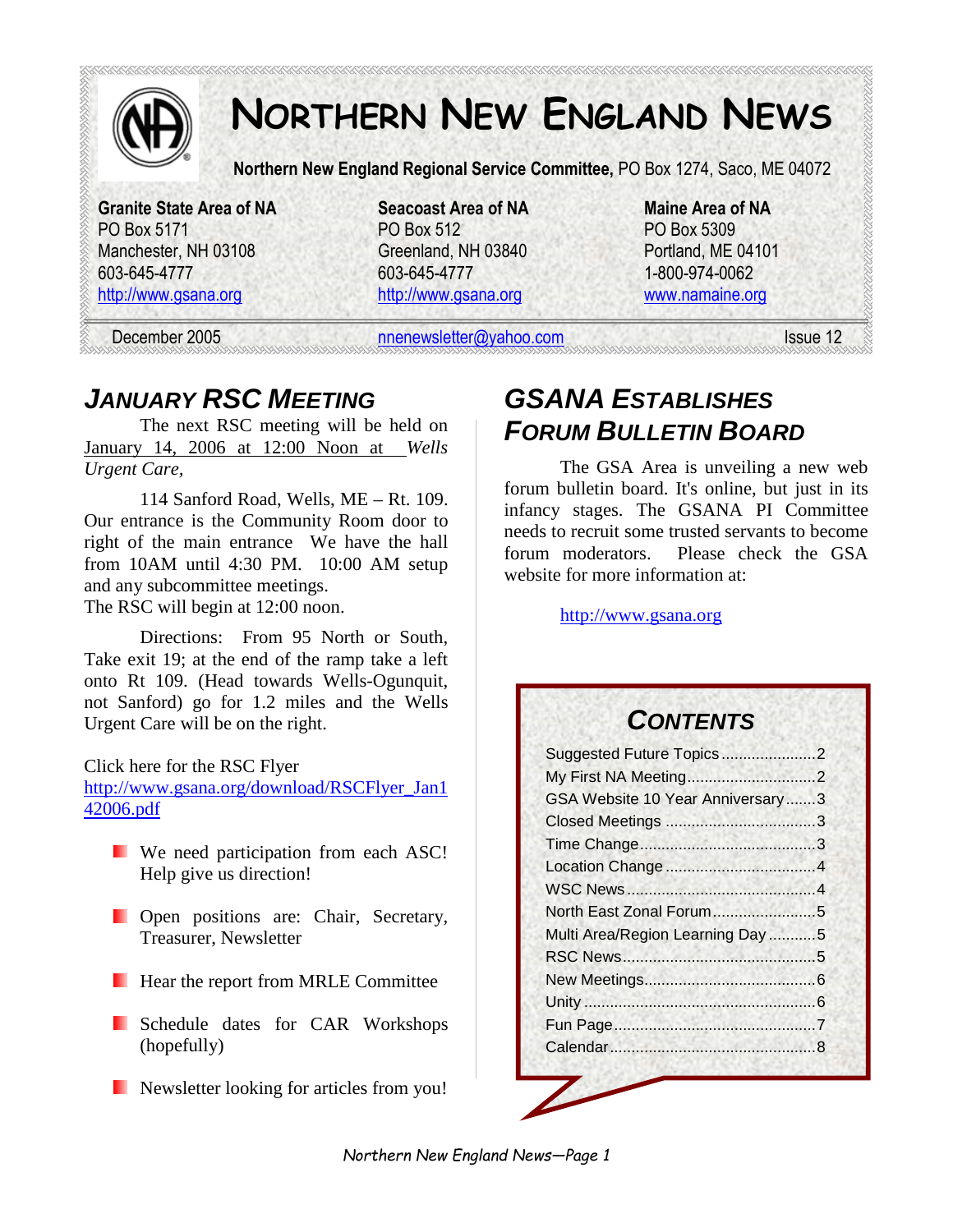

### *SUGGESTED FUTURE TOPICS*



#### **February Issue**

#### **Deadline January 15th**

What you read listed above are the topics to be used for future "meeting in print" newsletter issues. As always, if you have felt a need to write upon an entirely different topic, go for it, as long as it is related to recovery from the disease of addiction. These are intended to stimulate your writing skills for the benefit of our readership. Thanks in advance for your participation. We know what it means when it is said… "We are not alone."

### *MY FIRST NA MEETING*

My first meeting was in a blur of confusion. There was no more ego left in me. A week in jail being terrified what the trial in 5 months would hold for me was enough to knock the wind right out of me. My family was mortified in a whole new way by my disease as I was the first to be arrested. Maybe it was the threat of a long prison stay or losing my family including my child, but I now believe whatever it was that got me to go to that first meeting so open-minded had to be my Higher Power.

It was in the basement of the local Catholic hospital where there was a detox/rehab program. I was quite sure everyone who went to those meetings was a religious fanatic, but I was humble enough to go anyways. I had long ago lost my God.

It was a smoke-filled large conference room with about 100 people in it sitting in rows with a small table up front. I was unapproachable so no one hugged me but I saw others hugging. There was coffee and cookies and ashtrays. I immediately recognized two people as ones I had used with. I knew one of them had gone to rehab because he tried to kill himself. The other was a total surprise. Shortly after that first meeting I asked him to be my sponsor.

I didn't hear anything at my first meeting because turning off my head was impossible. I got up to get a white key tag in a flurry of applause with about 20 other people. I later learned that 3 local rehabs brought their clients there, too. I had to hide in the ladies' room during break because I was having a panic attack. I was so afraid of what would become of me without the drugs, but I also knew there was no going back to them. Lost between two worlds is how I felt that night.

When it was over I ran out of the meeting without talking to anyone, but I knew where the meeting was the next night and every other night of the week. I came home and confided in my partner that I'd be going to meetings from then on. I had no idea what I was going to learn but it had to be something that worked if so many addicts kept going there and stayed clean.

And sure enough, I have and it has. I got better and started to hear how it worked and suggests of what to do to stay clean and be happy. I had so much gratitude for that meeting it became my home group, too. The specifics of my first meeting aren't very clear in my mind but those feelings will always stay with me. I'm so grateful that meeting was there with so many addicts for me and so many others.

*Member of the Northern New England Region*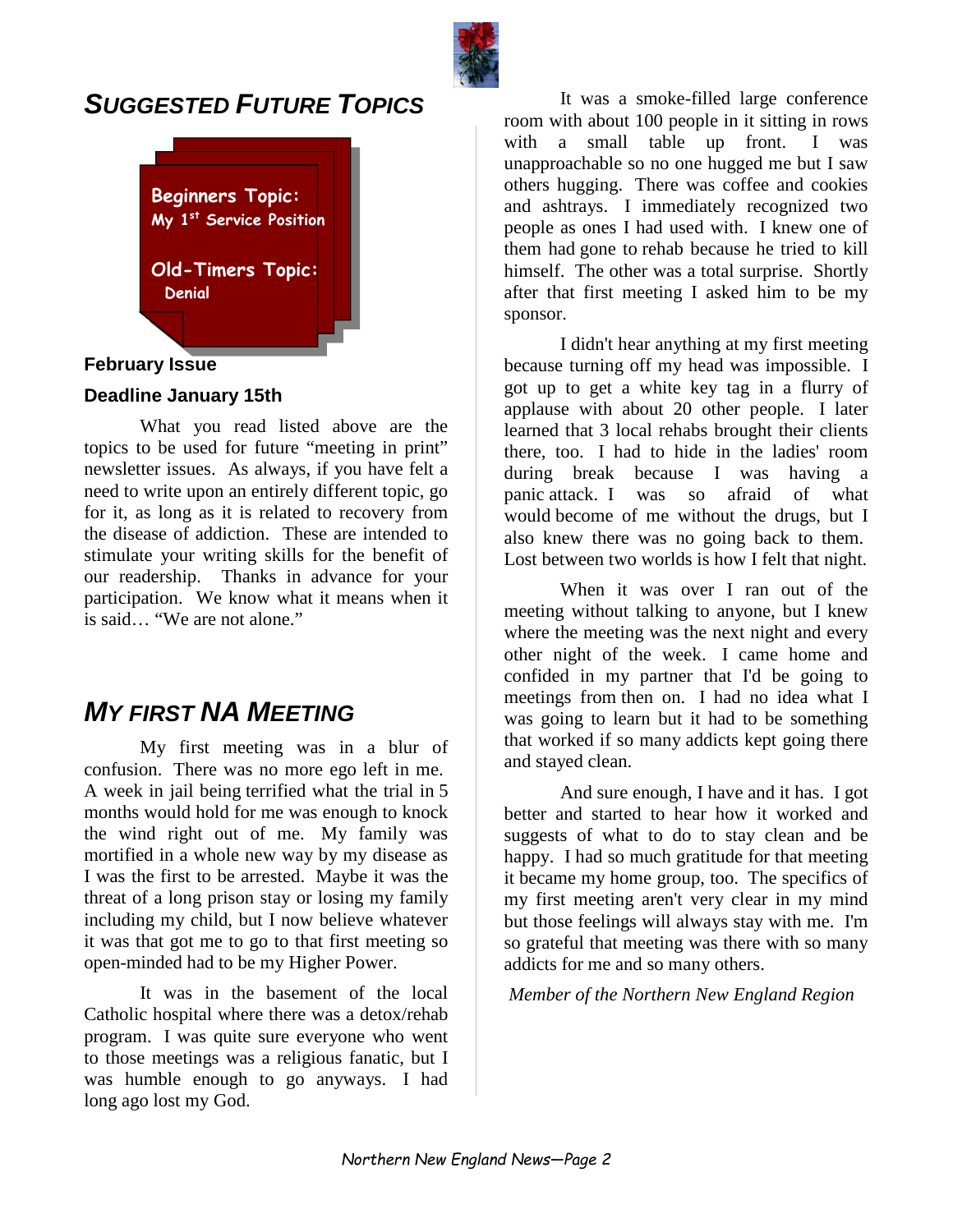

# *THE GSANA WEBSITE 10 YEAR ANNIVERSARY*

Hello Family, The inspiration for this letter comes from many sources, one of which is our RD, who said "so your commitment to NA back then inspired/forced me to be get a computer and learn how to use one. How could the PI Committee back the motion for a GSA website if no one on the committee even had a computer?!!". The other inspirational source, besides God, is that I have been meaning to write some input to the wonderful NNE Regional Newsletter for some time, and what time is better than now for the Granite State Area's website 10 year anniversary!

I have had the privilege of being clean and involved with service work within the GSA, specifically serving the GSANA Public Information Committee, since 1995. It was the loving and caring hug of addicts whom I met at my first ASC meeting that realized, at the time, we were on the edge of a wonderfully new medium called the Internet. To not tap it with our NA message would have been irresponsible, especially when the skill to get it online was available.

The GSANA PI Committee was one of a few service bodies who communicated information about the web to the WSC PI Committee and other interested members on other regions and areas, and through our collective effort, the WSC Issued a bulletin in 1996 on NA website technology.

Since December 1995, our website has been available online. It has seen a lot of changes, but most importantly, it has always had the latest meeting lists, news and notices, and events and activities made available to everyone – addict and professional alike. In this past year, we have upgraded to allow for Email Newsletters, and a Clean Time Calendar, a future blog spot, and now we have a new GSANA Group Resource Portal, with all sorts of NA group documentation, such as sample meeting report formats, inventory sheets, and our Phoneline 12 step volunteer signup sheets.

We also have the email discussion archives from the years 1995/1996 when the GSANA maintained online discussions regarding our Website History and WSC PI Website Discussions. Check it out when you get a chance. As always, we can be found at www.gsana.org.

*The joy is in the journey and the travel just keeps getting better!* 

In Loving Service, GSANA PI Chair

### *CLOSED MEETINGS*

*MAINE AREA,* **Monday, Rumford, Maine,**  Gateway to the Western Mountains Group.

### *TIME CHANGE*

*GRANITE STATE***, Monday & Friday, Manchester, NH** The Manchester meetings that meet at 404 Chestnut Street on Monday and Friday have changed the meeting time to 7-8pm.

*GRANITE STATE,* **Thursday, Nashua, NH,** "*Freedom Aint Free*" that meets at the YMCA, 17 Prospect Street has changed it's time. It still starts at 7pm, but it now ends at 8:15pm.

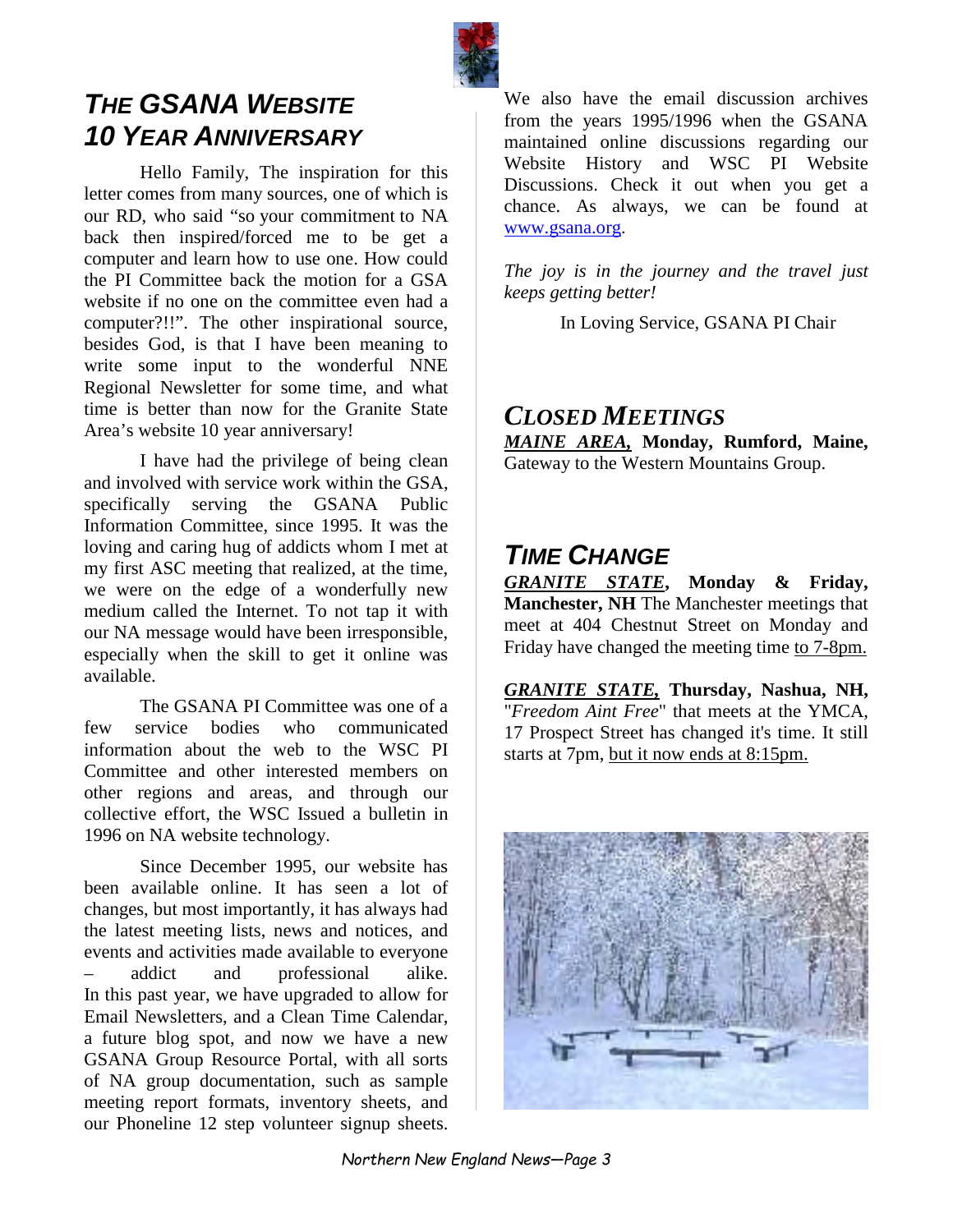

# *LOCATION CHANGE*

*GRANITE STATE,* **Thursday, Manchester, NH,** "*Straight Ahead*" that formerly met at 404 Chestnut street has changed it's location to 49 Manchester Street at the Southern New Hampshire Services building in the Robinson House, 1st floor, Community Room. Meeting time has also changed to  $7:30 \text{pm}$  - 9:00pm.

# *WSC NEWS*

The Conference Agenda Report has been released and has been shipped to all Conference Participants and Regional Service Committees. It is also available for sale through the WSO for \$5.00 each including shipping at: NA World Services, PO Box 9999, Van Nuys, CA 91409

 It is also available for viewing or free download at:

http://www.na.org/WSC2006/car-toc.htm

• NAWS News released this week as well. This can be viewed or downloaded at:

http://www.na.org/reports/nawsnews/nawsm ain.htm

- **Iran Service Office NAWS** opened its fourth office in Iran in June 2005. There are more than 30,000 NA members in this country. The other branch offices are in Canada and Belgium
- The Conference Approval Track will be released on January 23, 2006 and for the first time will be available online. The CAT contains service materials, budget information and project plans.

#### **World Convention Dates**

- WCNA 32 2007 in San Antonio, Texas
- WCNA 33 2009 in Barcelona, Spain
- WCNA 34 2011 in San Diego, CA

#### **Important dates on the Basic Text update project:**

- September 2006 to March 2007 Review and input period (the period when the revised text is mailed to out to those who sign up to receive it, and members give their input on the draft)
- September 2007 Approval draft is published (this is the draft that will be voted on at the World Service Conference)
- April 24 to May 4 2008 World Service Conference

#### **Some other upcoming dates:**

- January 19-21, 2006 World Board meeting
- January 23, 2006 Conference Approval Track material available
- February 15, 2006 Regional Report deadline
- March 9-11, 2006 World Board meeting
- April 23-29, 2006 World Service Conference

A revised NAWS Bulletin #32 has just been released called USA banking, EIN and tax liability information. It has mailed out with the NAWS News or can be found here:

http://www.na.org/bulletins/bulletins-main.htm Check it out!

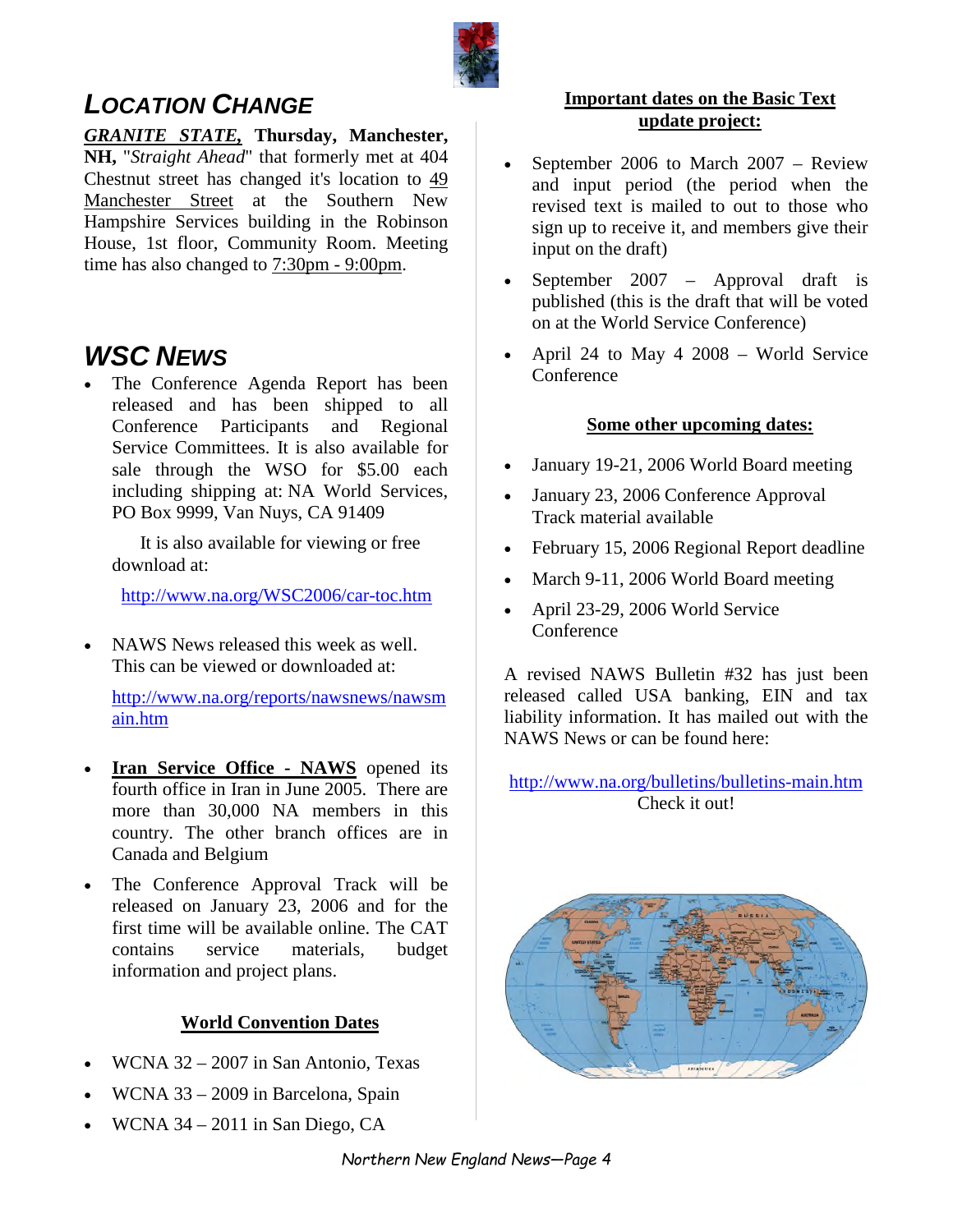

# *NORTH EAST ZONAL FORUM*

New Jersey Region, January 27-29, 2006 Sheraton Newark Airport Hotel 128 Frontage Road, Newark, New Jersey 07114 \$85/night plus 13% tax

Topic for the Saturday Sharing Sessions is the Conference Agenda Report with NAWS participation

Northern New England Region June 23, 24, 25, 2006, Ramada Inn at Amoskeag Falls, 21 Front Street, Manchester, NH \$89/night plus 8% Room Tax

Click here for NNER Flyer: http://www.gsana.org/download/NEZF0606Flye r\_web.pdf

January 19, 20, 21 2007 Potentially in the Northern New Jersey Region

# *MULTI-AREA, MULTI-REGION H&I / PI LEARNING DAY*

The GSA H&I Committee is in the process of coordinating an H&I/PI Learning Day. The NEMA Area, the Maine Area, the Central Mass Area, South Shore Area, Cape Cod & the Islands, as well as trusted servants from Vermont, Western Mass, and possibly the New York Area have been contacted, and most, if not all, have expressed interest in attending and participating in this Learning Day.

The date and location are yet to be finalized, but it \*may\* be in February, March or April. More will be revealed! Please check the GSANA website for more information.

If you would like to subscribe to the NNE News, it's FREE! Send your request to: nnenewsletter@yahoo.com

### *RSC NEWS*

- MRLE is here! December 2, 3, 4. Recovery meeting Friday night, Conference Agenda Workshop all day Saturday with a recovery meeting Saturday night and clean-time countdown Saturday night, recovery meeting Sunday morning. At the CAR Workshop on Saturday there will be one World Board member and one WSO staff member facilitating the workshop as well as Regional Delegates from many of the regions in the Northeast. All we need now is the local fellowship to attend. Come up for the day if you can!!! We have ordered a bunch of Conference Agenda Reports and will have a small amount for sale at the event.
- No quorum at November RSC, there were nominations for Chairperson and RD-A but could not have an election
- We had a Review and Input Session for the Public Relations Handbook and our feedback has been submitted.
- When planning your Area or even group CAR workshops this winter, be sure to invite members from the Region to attend, and if at all possible we will be there.

# *THE PAYBACK IS…*

As recovering addicts, we learn to live life on its own terms. The recovery and freedom we enjoy are the results of what's been freely given. We accept the responsibility of sharing this as part of the life we have chosen and ingratitude for the gifts we have been given.

We carry the message of our recovery to the addict who still suffers and offer hope for a better way of life. We practice the basic spiritual principles we have learned in all areas of our life to deal with our fellow human beings positively.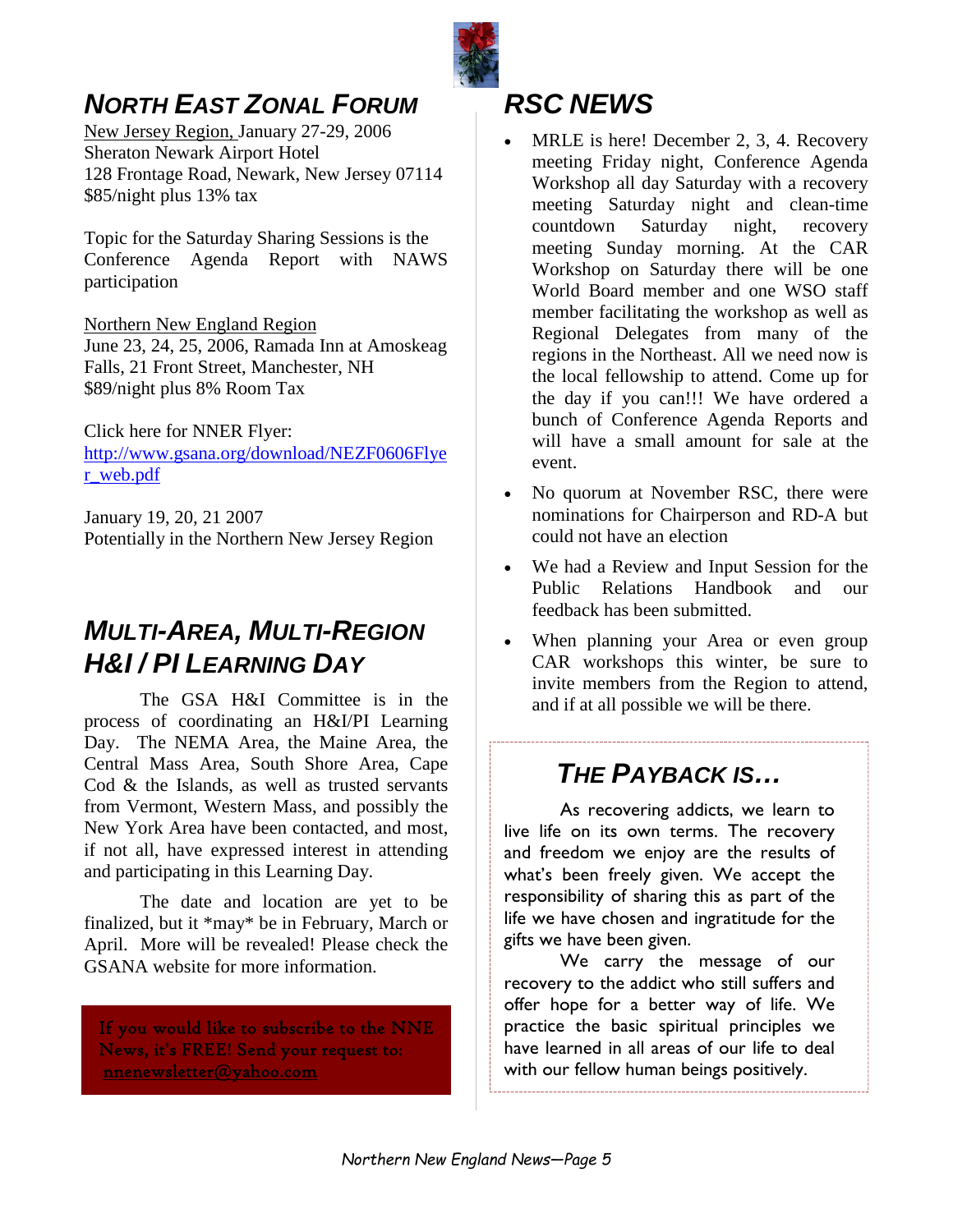

### *NEW MEETINGS*

*MAINE AREA,* **Wednesday, Van Buren, Maine,** *Vision of Hope***,** 7:30-8:30 PM, Open Discussion, Community Center, Champlain Street.

*GRANITE STATE,* **Thursday, Berlin NH**, 7:00-8:30pm, Format Varies. Location is at the Tri County Cap, 361 School Street.

*GRANITE STATE,* **Friday, Littleton NH,** *"Littleton Just for Today Group".* It meets starting October 7th at the First Congregational Church, 189 Main Street, Littleton, from 7:00 – 8:30pm. It is Handicapped Accessible and JFT format.

*GRANITE STATE,* **Saturday, Plaistow, NH,**  "*Recovery Road Group*" has re-joined the GSANA. It is a JFT Topic/Discussion meeting on Saturdays 6:30 - 8:00 p.m. at the First Baptist Church on Main Street. It is an open meeting.

*GRANITE STATE,* **Saturday, Derry, NH,**  "*On Center*" meets 11:00am-12:30pm at the Friendship Center, 45 East Broadway in Derry. Speaker/Discussion format.

### *UNITY*

*1) The state of being one. 2) Accord (agreement) as to feelings, aims, etc.* There's a lot of talk around the Fellowship today about a thing called Unity. It seems to me that most of it is just that... talk... lip service. Let's look at this closely. Are we in accord? Do we agree with each other?

What is the simplest, most basic factor in Unity? Well, obviously, we can't know whether or not we are in accord unless we know what we feel, what our aims are. Therefore, very simply, for there to be Unity, there must be communication. The exchange of thoughts and messages within N.A. makes Unity possible. To me, the spiritual principle of Unity is being as one. We are as one in purpose. Our groups carry the lifesaving message of recovery from

addiction to the addict who still suffers. We need not agree as to methods, but we can learn from each other. How much we are as one, how much we agree with aims and feelings depend on how well we communicate. I don't know the best way to live. Much of what I know about life and recovery I learned from meetings. You shared how you did it and I learned how I could do it. We communicated. The meeting is the best vehicle for personal communication. Between meetings I learned how to use the phone. It worked. We communicated. We learned and grew. The same thing happened to our group. We floundered in isolation, then we began meeting together with other groups in an ASC. We communicated, learned and grew. Groups may stay in regular communication through ASCs and participating in each other's meeting. Areas find this regular participation and communication more difficult. RSCs help. Sharing ASC minutes help. Somehow the feelings and aims seem to get lost in the policies and the procedures. Regions find communication and participation even more difficult; we meet once a year. Our Unity is compromised by our lack of communication. What is the answer? How can we inform each other of our aims and our feelings? What can we do as a Fellowship to become as one?

Many Areas and Regions have made a step towards Unity. They have begun to communicate among themselves and with mothers. They have started newsletters, which express their feelings and their aims. They are not only talking about Unity, they are doing something to make that Unity possible. N.A. Unity is a dream today. We can make it a reality. We can build the communications network that will allow N.A. Groups and Members to know what's going on around the Fellowship. We can do this now if we're willing. I don't think that ignorance is bliss. It seems to me that we've kept each other in the dark long enough. Let's build the communication system that can give us some real Unity.

*Printed with Permission from the NA Way*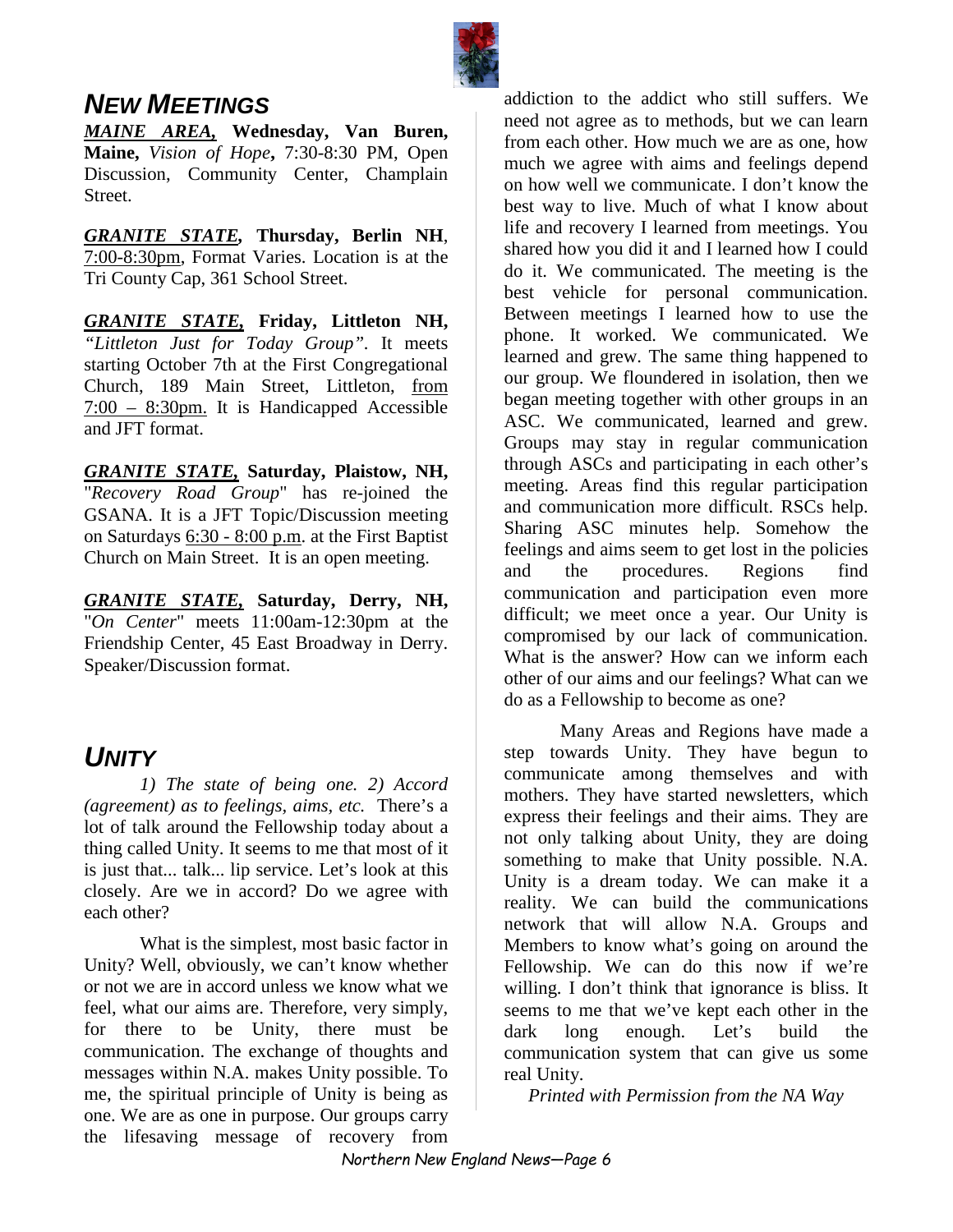

Unscramble the tiles to reveal a message.

### Something Different

Try to fill in the missing numbers.

|    |    |    |    | 31 |
|----|----|----|----|----|
| 5  | 5  |    |    | 21 |
| 0  |    |    |    | 19 |
|    | 8  |    |    | 12 |
|    |    | 2  | 6  | 15 |
| 13 | 15 | 16 | 23 | 14 |

integers between 0 and 9.

The numbers in each row add up to totals to the right.

The numbers in each column add up to the totals along the bottom.

The diagonal lines also add up

the totals to the right.